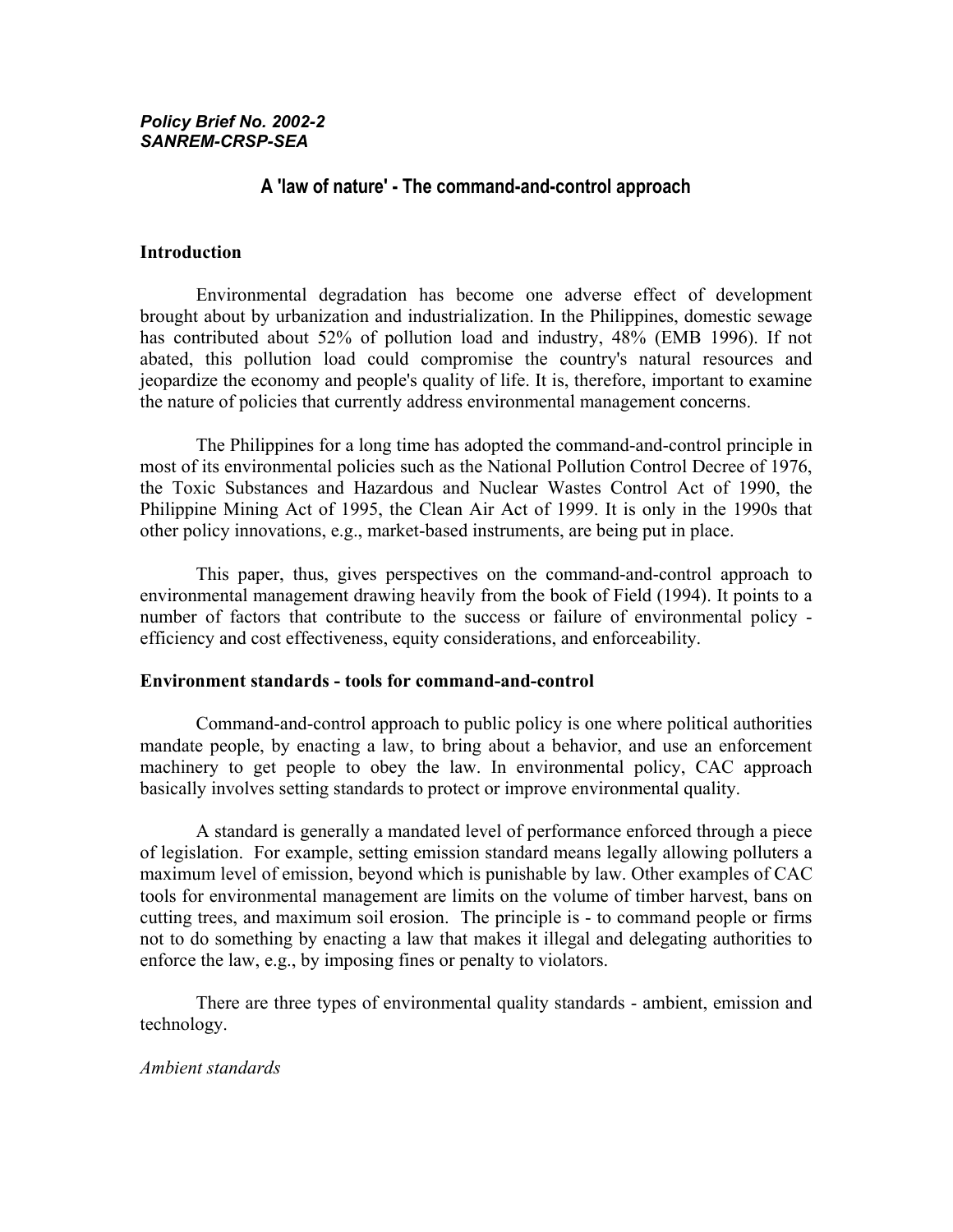Ambient standards refer to never-exceed level for some pollutants in a particular environment. The Philippine Clean Air Act, repealing the National Pollution Control Act, establishes ambient air quality standards for source-specific air pollutants such as sulfur oxide, carbon monoxide, from mobile and stationary sources. For water quality, the minimum parameters include dissolved oxygen, pH or acidity level, biochemical oxygen demand (BOD), and total coliform organisms. As per Department of Environment and Natural Resources (DENR) Administrative Order No. 34, repealing the Pollution Control Act, Table 1 presents ambient water quality standards in the Philippines. Ambient standards can not be directly enforced, but legal measures could be imposed upon polluters to regulate their emission-producing activities.

| Table 1. Quality standards for specific pollutants in fresh and coastal       |             |                  |                       |                |  |
|-------------------------------------------------------------------------------|-------------|------------------|-----------------------|----------------|--|
| and marinewaters.                                                             |             |                  |                       |                |  |
|                                                                               |             | <b>Dissolved</b> | 5-day 20C Biochemical | Total coliform |  |
| Water Class                                                                   | рH          | Oxygen           | Oxygen demand         | Organisms      |  |
|                                                                               |             | (minimum)        |                       |                |  |
|                                                                               |             | mg/L             | Mg/L                  | MPN/100mL      |  |
| Fresh waters                                                                  |             |                  |                       |                |  |
| Class AA                                                                      | $6.5 - 8.5$ | 5                |                       | 50             |  |
| Class A                                                                       | $6.5 - 8.5$ | 5                | 5                     | 1000           |  |
| Class B                                                                       | $6.5 - 8.5$ | 5                | 5                     | 1000           |  |
| Class C                                                                       | $6.5 - 8.5$ | 5                | 7(10)                 | 1000           |  |
| Class D                                                                       | $6.0 - 9.0$ | 3                | 10 (15)               |                |  |
| Marine waters                                                                 |             |                  |                       |                |  |
| Class SA                                                                      | $6.5 - 8.5$ | 5                | 3                     | 70             |  |
| Class SB                                                                      | $6.5 - 8.5$ | 5                | 5                     | 1000           |  |
| Class SC                                                                      | $6.5 - 8.5$ | 5                | 7(10)                 | 5000           |  |
| Class SD                                                                      | $6.0 - 9.0$ | 2                |                       |                |  |
| Source: DENR Administrative Order No. 34 repealing the National Pollution Act |             |                  |                       |                |  |

# *Emission standards*

 Emission or effluent standards are also never-exceed levels applied directly to the quantities of emissions from pollution sources per unit of time. For example, the Philippine Clean Air Act of 1999 allows maximum emission of specific pollutants from vehicles as shown in Table 2. The Act also allows DENR to designate each regional industrial center to allocate emission quotas within its jurisdiction. In effect, emission standards set a constraint to level of performance that has to be observed by the polluters, as highway speed limit does. Emission standard only sets the maximum limit of emission, thereby leaving the polluters the decision on how to achieve it.

| Table 2. Emission limits for some pollutants from vehicles, by type. |                     |                     |  |  |  |
|----------------------------------------------------------------------|---------------------|---------------------|--|--|--|
| Pollutant                                                            | Light-duty vehicles | Heavy-duty vehicles |  |  |  |
|                                                                      | (q/km)              | (g/kWh)             |  |  |  |
| Carbon monoxide                                                      | 2.72                | 4.5                 |  |  |  |
| Hydrocarbon & nitrogen dioxide                                       | 0.97                |                     |  |  |  |
| Hydrocarbon                                                          |                     | 1.1                 |  |  |  |
| Nitrogen dioxide                                                     |                     | 8                   |  |  |  |
| Particulate matter (g/km)                                            | 0.14                | 0.36                |  |  |  |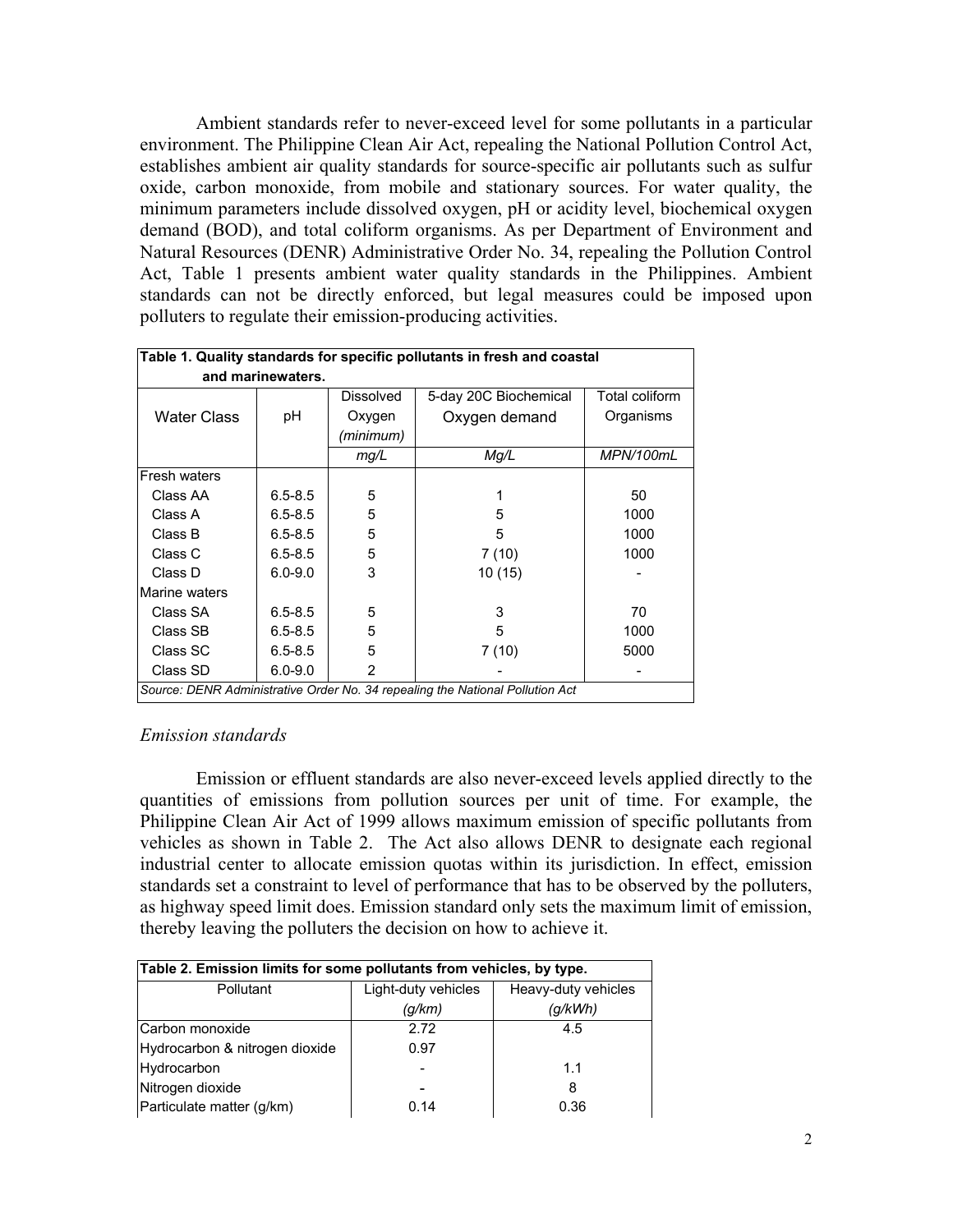*Source: Republic Act No. 8749 or Philippine Clean Air Act of 1999* 

 Setting emission standards does not necessarily mean meeting ambient standards. Emission standard could be imposed on firms but if there is no control on the number of polluting firms established, aggregate environment quality, i.e., ambient standards, is not directly checked. The recent phenomenon in Bolinao, Pangasinan illustrates this point. The unabated proliferation of fish pens and cages caused the accumulation of fish feeds and other wastes in the water, thus reducing dissolved oxygen content to a harmful level resulting in fish kill.

### *Technology standards*

 Technology standards specify the technologies, techniques, or practices including design, engineering, input, and output standards which polluters must adopt or meet to protect the environment. In contrast to emission standards, technology standards impose on polluters certain decisions and technologies to be used. This is some form of ''technology forcing' for polluting industries to adopt technological change in order to meet environment standards.

#### **Emerging concerns on environment standards**

 Standards are popular, as they appear simple and specific in targets. But there are complications as they go through the political/administrative process where other considerations have to be addressed. There are problems regarding setting the level of standards, the uniformity of standards, equity effects, and enforcement.

### *All-or-nothing quality*

 The principle of setting standards is 'all-or-nothing' quality, either the standard is met or not, regardless of the cost involved. Setting ambient or emission standards generally considers only damage cost, not abatement cost. Balancing marginal abatement cost and marginal damage cost or minimizing abatement cost vis-a-vis damage to achieve efficiency is not taken into account.

Moreover, standards are considered as threshold levels where risks involved are at the minimum. However, these ''safe' levels may not hold true in all cases as toxicologists and other scientists claim there are no threshold for many environmental pollutants. The standards imposed by law may be safe for some individuals but not for others because of varying reactions of human or habitat to pollutants. To shield everything from diverse effects means targeting for zero-risk level or setting standard level of emission at zero, and, is therefore, quite an unrealistic goal.

# *Uniformity in heterogeneity*

A single, uniform standard is essentially imposed for national or nation-wide application. But in reality, regions or areas have heterogeneous situations, e.g.,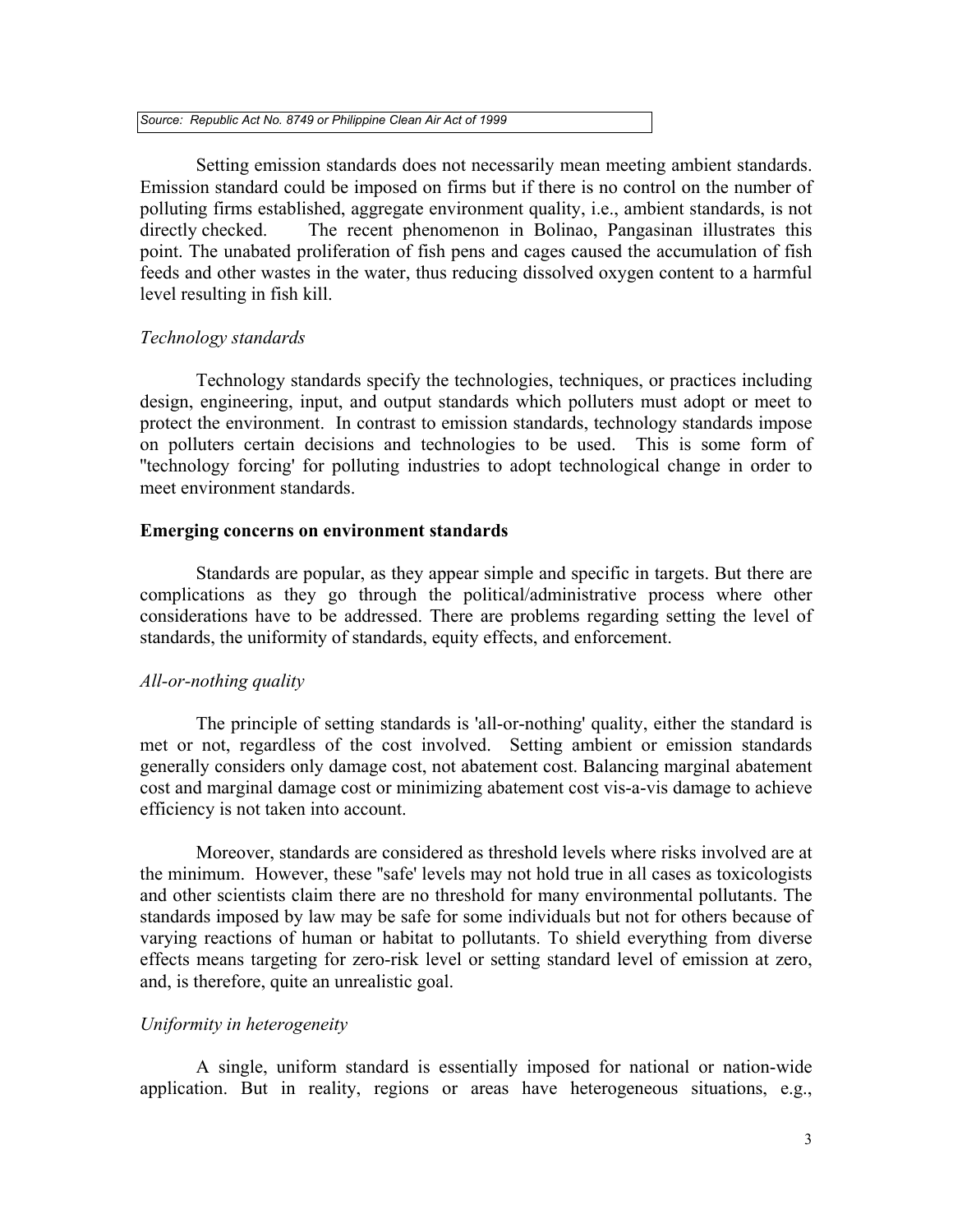population, economic and production activities, such that the costs of damage will expectedly differ. The same level of emission may affect more people and economic activities in a more developed area than in a less developed one. A uniform standard could thus be relatively stringent in less-affected areas than in more-affected areas. Standards should, therefore, conform to situations appropriate to an area.

# *Equity in multiplicity*

Pollution emanates from multiple sources. It would be efficient if the standard level of emission would be achieved at the minimum marginal cost of abatement. With the underlying 'equimarginal principle' of CAC approach, the different polluters, regardless of size or performance, will have to pay the same compliance cost to meet a uniform standard emission. In reality, however, cost of abatement varies across polluters based on the their economic and technological conditions. The greater the variation, the more difficult it is to attain the equimarginal principle of the uniform-standard approach.

 Source-specific emission standards would be more appropriate as long as the polluters would be willing to share information on their actual abatement costs to establish individual emission standards.

#### *Paradox of enforcement*

 Pollution control laws are useless if not enforced and not supported with resources. Standards are often formulated by national authorities but enforced by local authorities. Thus, cost of enforcement may not be thoroughly considered in the formulation leaving local authorities the financial burden. With unavailable or limited funds, local enforcers may resort to compromises or deals with the firms concerned.

 Strictness of standards often suggests higher enforcement costs. Sanctions for violators are usually in the form of fines or imprisonment. If fines are too low, offenders may opt to pay the fine than to spend for abatement measures. Higher penalty may motivate compliance but extremely high fines could encourage authorities to make this an avenue for income generation, distorting the litigation process.

 Sustainability of enforcement is also another concern. Initially, compliance with standards may be high but if monitoring is not sustained through time, continuous compliance may not be assured. In some instances, polluters may opt to spend their resources to influencing political authorities in relaxing standards than to innovations to abate pollution. Effectiveness of the standards approach depends on time, effort and money invested in enforcement.

# **Other policy options**

 Most of these policies Philippines adopt the CAC principle of setting standards and imposing sanctions to regulate exploitation of environment and natural resources. In the industrial sector, over 60% of local factories have adopted nominal pollution control.